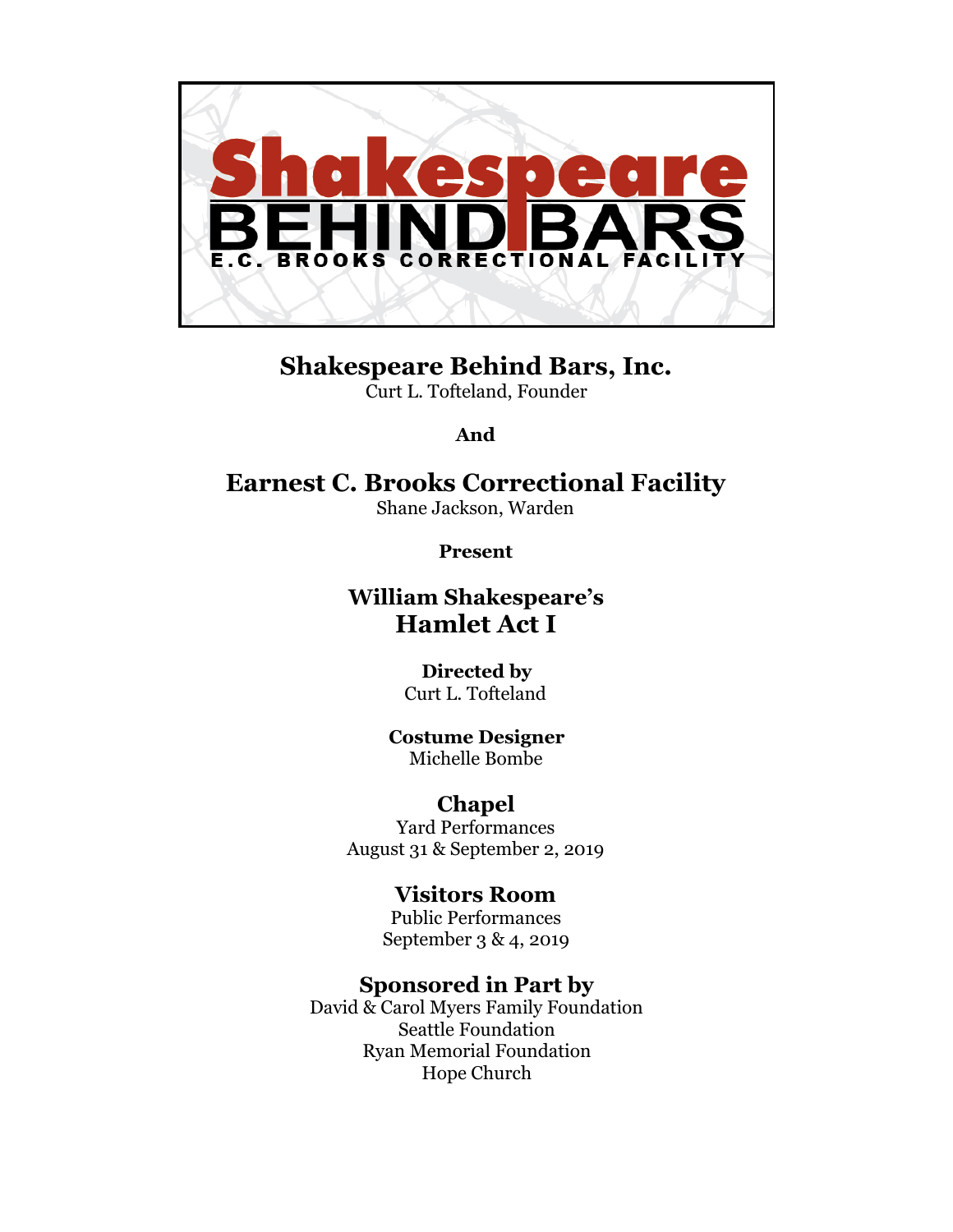#### **ABOUT**

Now in its 25th year, Shakespeare Behind Bars is the oldest program of its kind in North America serving incarcerated, post-incarcerated, and at-risk adults and youth using Art, Theatre, the collected works of William Shakespeare, and Original Writing.

#### **MISSION**

The mission of Shakespeare Behind Bars is to offer theatrical encounters with personal and social issues to the incarcerated, post-incarcerated, and at-risk communities allowing them to develop life skills that will ensure their successful integration into society.

#### **VISION**

Shakespeare Behind Bars was founded on the beliefs that all human beings are inherently good, and that although convicted criminals have committed heinous crimes against other human beings, this inherent goodness still lives deep within them and must be called forth. Participation in the program can effectively change our world for the better by influencing one person at a time, awakening him or her to the power and the passion of the goodness that lives within all of us. Shakespeare Behind Bars offers participants the ability to hope and the courage to act despite their fear and the odds against them. Shakespeare Behind Bars uses the healing power of the arts, transforming inmate offenders from who they were when they committed their crimes, to who they are in the present moment, to who they wish to become.

#### **VALUES/CREED**

The program allows each participant the opportunity to:

- 1. develop a lifelong passion for learning, especially those participants who are at high risk of not completing or continuing their education;
- 2. develop literacy skills (reading, writing, and oral communication), including those participants who are classified as learning disabled and/or developmentally challenged;
- 3. develop decision making, problem solving, and creative thinking skills;
- 4. develop empathy, compassion, and trust;
- 5. nurture a desire to help others;
- 6. increase self esteem and develop a positive self image;
- 7. take responsibility for the crime/s committed;
- 8. become a responsible member of a group, community, and family;
- 9. learn tolerance and peaceful resolution of conflict;
- 10. relate the universal human themes contained in Shakespeare's works to themselves including their past experiences and choices, their present situation, and their future possibility;
- 11. relate the universal themes of Shakespeare to the lives of other human beings and to society at-large;
- 12. return to society as a contributing member.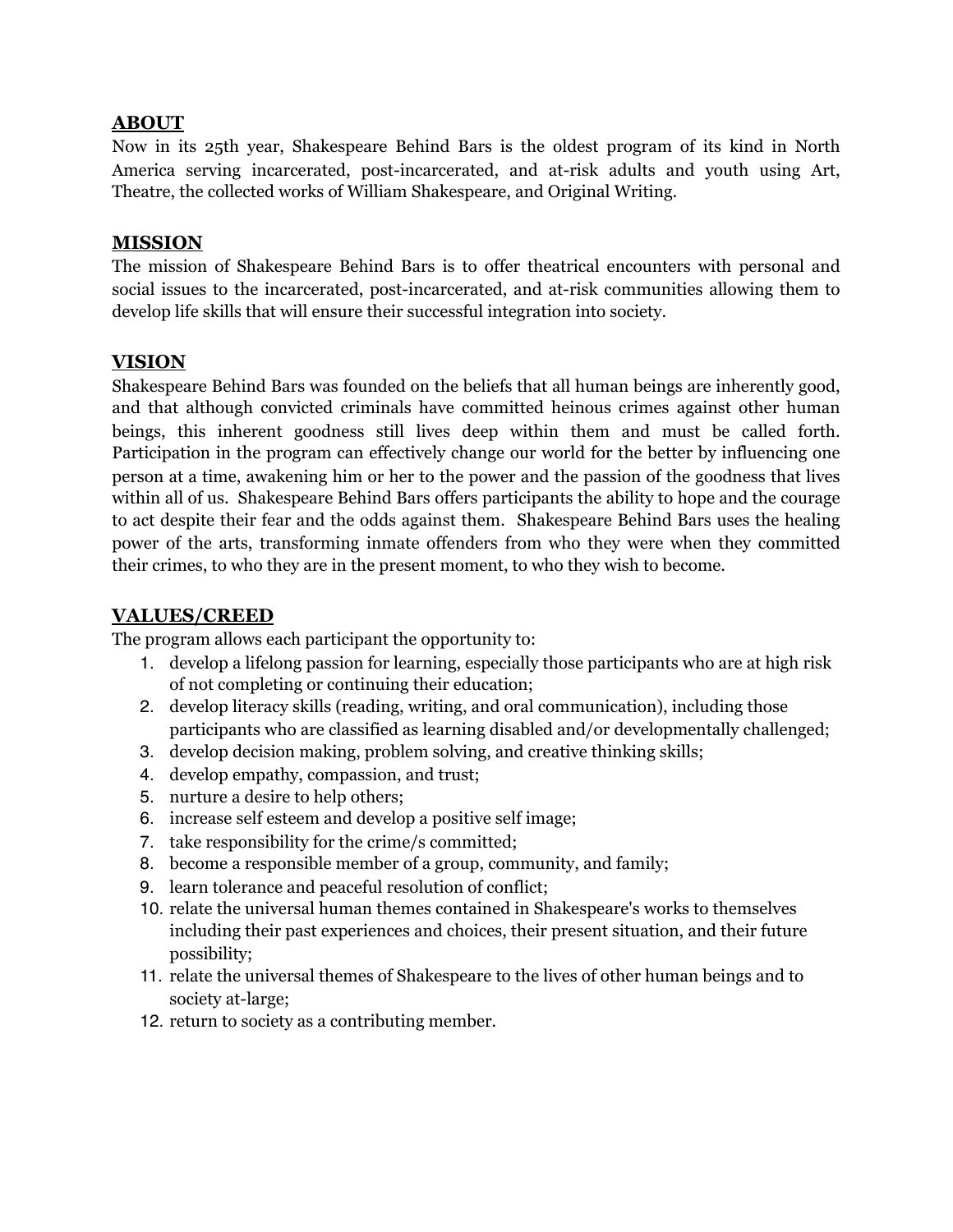This Production is dedicated to the memory of our fallen brother **Gary Earl Leiterman**  September 11, 1942 - July 4, 2019

# **Hamlet Act I**

## **Cast of Characters**

| Hamlet, Prince of Denmark                                  |                                                      | Gregory G. Winfrey        |
|------------------------------------------------------------|------------------------------------------------------|---------------------------|
| Claudius. King of Denmark, Hamlet's Uncle                  |                                                      | Bruce W. Smith            |
| The Ghost, of the late king, Hamlet's Father               |                                                      | Latorious Willis          |
| Gertrude, The Queen, Hamlet's mother, now wife to Claudius |                                                      | Lyn Bullington            |
| Polonius, councillor of State                              |                                                      | Michael Crenshaw          |
| Laertes, Polonius' son                                     |                                                      | <b>Shavontae Williams</b> |
| Ophelia, Polonius' daughter                                |                                                      | Kevin Radish              |
| Horatio, friend and confident of Hamlet                    |                                                      | Jonathan Hicks            |
| Voltemand, Ambassador to Norway                            |                                                      | <b>James Cooper</b>       |
| Cornelius, Ambassador to Norway                            |                                                      | Michael Crenshaw          |
| Marcellus, King's Guard                                    |                                                      | David Brown               |
| Barnardo, King's Guard                                     |                                                      | Willliam M. Moseley, Jr.  |
| Francisco, King's Guard                                    |                                                      | James C. O'Neal-EL        |
| <b>Ghostly Ghouls</b>                                      | Shavontae Williams, Kevin Radish, Gregory G. Winfrey |                           |
| <b>Hell Dogs</b>                                           | Shavontae Williams, Kevin Radish, Nelson E. Wood     |                           |
| Musician                                                   |                                                      | Nelson E. Wood            |
| <b>Narrators</b>                                           |                                                      | David Brown, James Cooper |